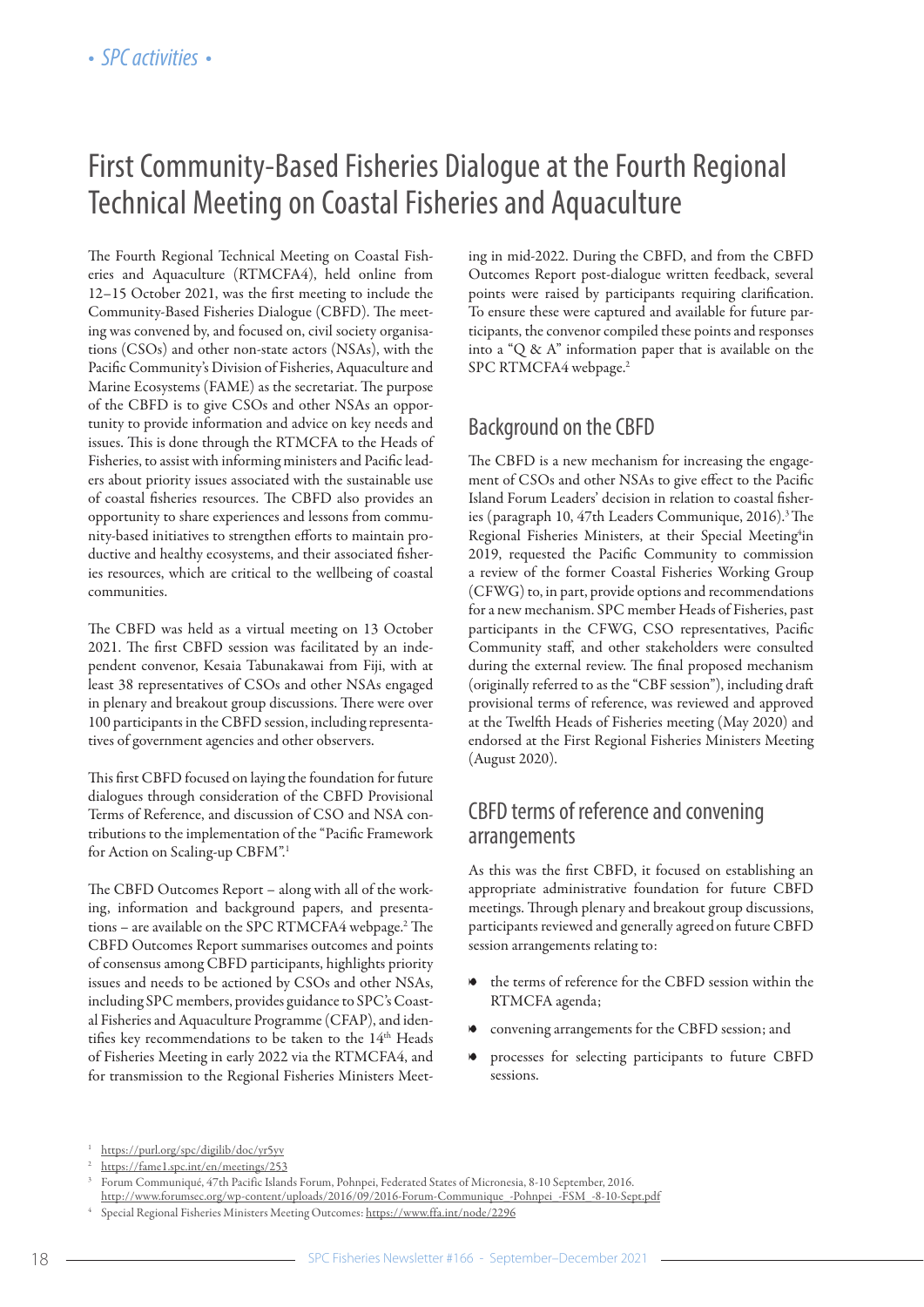The convenor acknowledged that not all participants were in full agreement with all of the arrangements. Recognising this is the start of a process, it is anticipated that it will take several dialogues to ensure that effective and broadly accepted processes are in place, and will be refined after each meeting. The CBFD agreed to use the modified provisional terms of reference (included in the CBFD Outcomes Report) to organise and run the next CBFD in 2022.

The CBFD noted the following issues for ongoing consideration.

- **1. Membership:** The CBFD should include members of CSOs and NSAs that are actively engaged in CBFM in Pacific Island countries and territories.
- **2. Purpose:** The purpose of the CBFD should be expanded beyond community-based fisheries management to include ecosystem-based fisheries management.

#### **3. Preparatory work:**

- a. To increase value of the overall process, adequate resources should be assigned to preparatory time at the national level in the lead up to the CBFD.
- b. The role of national focal points needs to be clearly defined and adequately resourced.

#### **4. Selection of convenor and vice-convenor:**

a. The establishment of a technical advisory group to work with FAME, the convenor and viceconvenor on agenda, report and other matters, should be considered. The role, procedure for selection, and period of appointment should be described for future consideration.

#### **5. Convenor and vice-convenor:**

- a. SPC is encouraged to secure funding support for these two posts.
- b. Each vice-convenor would be involved for two years one year as vice-convenor and a second year as convenor – to assist with developing familiarity with the process and building capacity.
- c. Consideration should also be given to regional or international organisations that are working on community-based fisheries management within countries or territories, not just national groups.
- d. Consideration should be given to the option of rotating the role of convenor and vice-convenor between the three subregions of Micronesia, Melanesia and Polynesia and, that within each region, alphabetical rotation be encouraged.

#### **6. Selection of participants:**

- a. The number of people involved in preparatory consultations should be increased.
- b. The national selection process would be led by CSOs and NSAs, being sensitive to domestic considerations such as geography and other factors.
- c. Effective community representation is needed through representatives who are engaged in community-based fishing and can speak confidently on behalf of their constituents.

#### **7. Reporting:**

- a. CBFD outcomes should be reported back, in simple language, to CSOs, NSAs and community groups between the RTMCFA, Heads of Fisheries, and RFMM.
- b. The convenor and vice-convenor will accompany the chair of the RTMCFA to report to the Heads of Fisheries (HoF), and will be present at the time the HoF outcomes document to the RFMM is adopted by HoF.
- c. There is a need to provide for CSO, NSA, and minority and majority views when consensus is difficult to achieve.